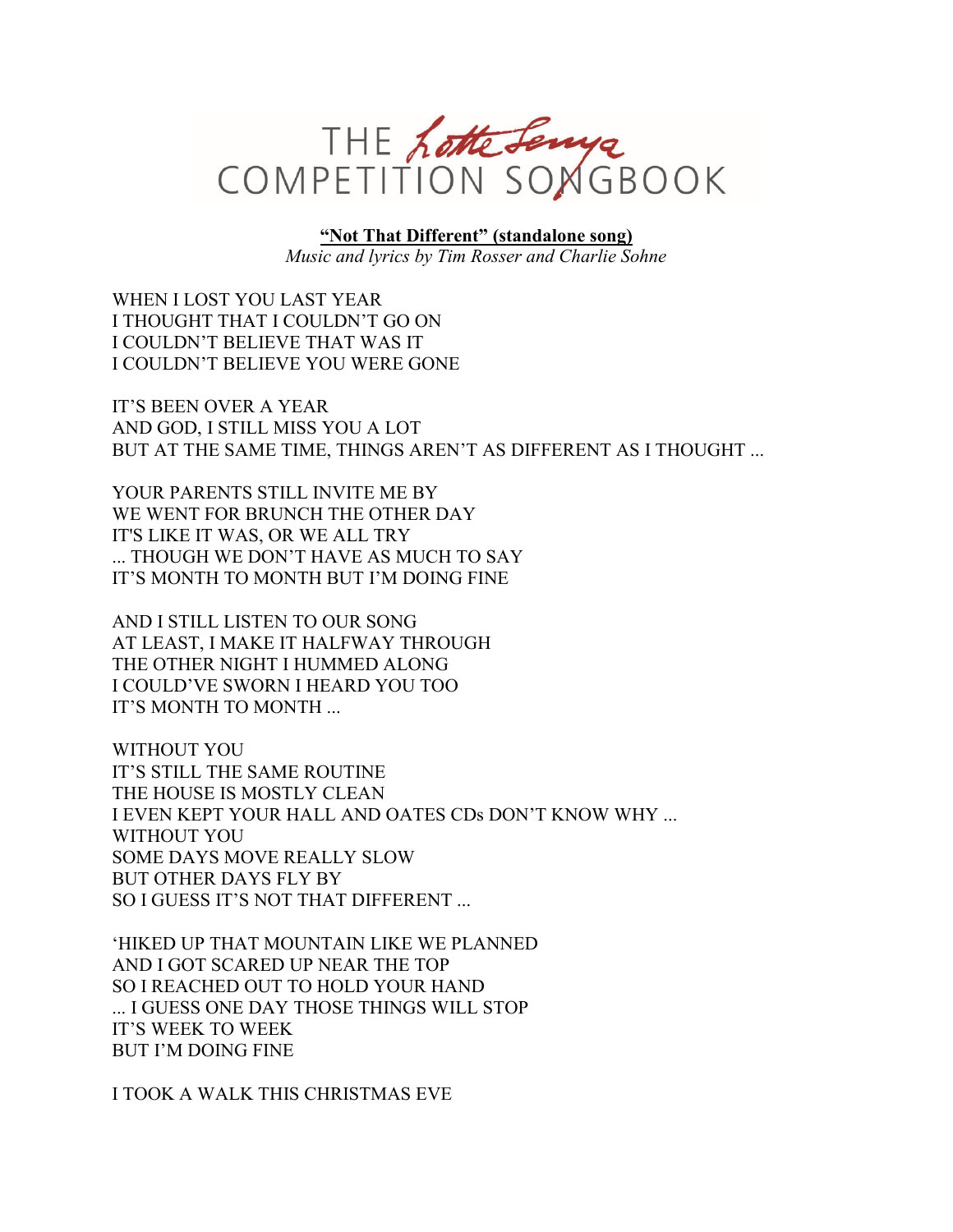TO THAT CAFE WHERE YOU PROPOSED I TOLD MYSELF THAT I SHOULD LEAVE SOMEHOW I STAYED UNTIL IT CLOSED IT'S WEEK TO WEEK

WITHOUT YOU SOME DAYS I'M FEELING GREAT I EVEN TRIED TO DATE BUT I WAS SURE YOU WOULDN'T LIKE HIM MUCH DON'T KNOW WHY …

WITHOUT YOU IT'S HARD TO PUSH AHEAD BUT EVERY DAY I TRY AND I GUESS IT'S NOT THAT DIFFERENT ... WE HAD A LIFE

WE HAD IT PLANNED WE'D FACE THE FUTURE HAND IN HAND AND EVEN HARDSHIPS HELPED US GROW NO LIMIT TO HOW FAR WE'D GO

ALL THE YEARS OF CHALLENGES AND UPS AND DOWNS THAT WE'D BEEN THROUGH ALL THE GREAT ADVENTURES THAT I COULDN'T WAIT TO SHARE WITH YOU

I HELD YOU KNOWING WHAT OUR LIVES COULD BE AND IF SOMETHING WORKED OUT DIFFERENT WELL, TOGETHER, WE'D FACE 'DIFFERENT' BUT I CAN'T IF IT'S JUST ME!

I CAN'T PRETEND THAT I'M NOT SCARRED SOME DAYS I FIGHT TO JUST GET THROUGH AND SURE, THE MEMORIES ARE HARD ... BUT THEY'RE STILL MEMORIES OF YOU IT'S DAY BY DAY ...

WITHOUT YOU YOU'RE NEVER ALL THAT FAR I STILL HAVE YOUR GUITAR AND ALL THE MEMORIES WE MADE THOSE YEARS BIG AND SMALL

WITHOUT YOU